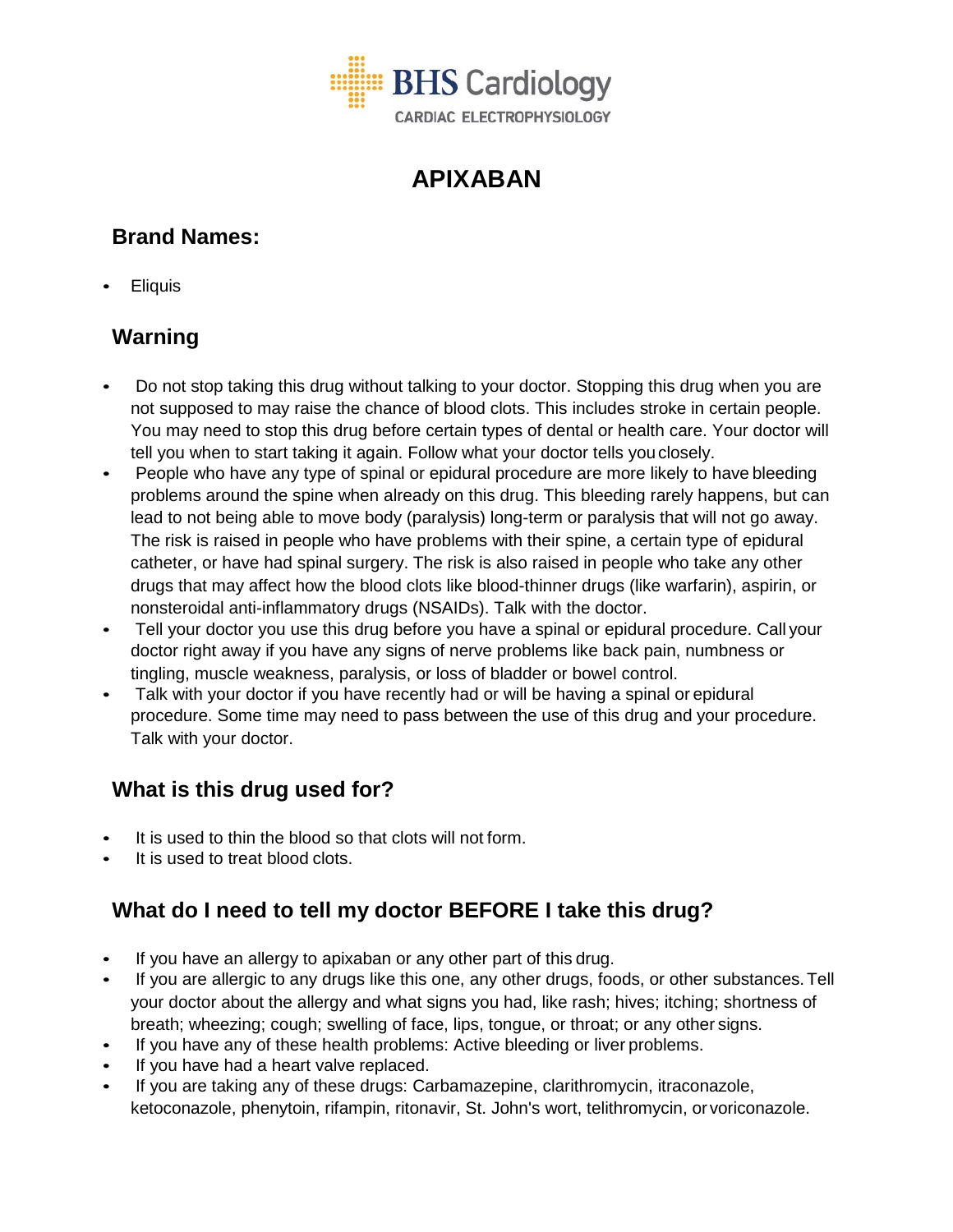**BHS Cardiology** CARDIAC ELECTROPHYSIOLOGY

- If you are breast-feeding or plan to breast-feed.
- This is not a list of all drugs or health problems that interact with this drug.
- Tell your doctor and pharmacist about all of your drugs (prescription or OTC, natural products, vitamins) and health problems. You must check to make sure that it is safe for you to take this drug with all of your drugs and health problems. Do not start, stop, or change the dose of any drug without checking with your doctor.

#### **What are some things I need to know or do while I take this drug?**

- Tell all of your health care providers that you take this drug. This includes your doctors, nurses, pharmacists, and dentists. This drug may need to be stopped before certain types of surgery as your doctor has told you. If this drug is stopped, your doctor will tell you when to start taking this drug again after your surgery or procedure.
- Have blood work checked as you have been told by the doctor. Talk with the doctor.
- Do not run out of this drug.
- You may bleed more easily. Be careful and avoid injury. Use a soft toothbrush and an electric razor.
- Very bad and sometimes deadly bleeding problems have happened with this drug. Talk with the doctor.
- If you fall or hurt yourself, or if you hit your head, call your doctor right away. Talk withyour doctor even if you feel fine.
- Tell your doctor if you are pregnant or plan on getting pregnant. You will need to talk about the benefits and risks of using this drug while you are pregnant.

## **What are some side effects that I need to call my doctor about right away?**

- **WARNING/CAUTION:** Even though it may be rare, some people may have very bad and sometimes deadly side effects when taking a drug. Tell your doctor or get medical help right away if you have any of the following signs or symptoms that may be related to a very bad side effect:
- Signs of an allergic reaction, like rash; hives; itching; red, swollen, blistered, or peeling skin with or without fever; wheezing; tightness in the chest or throat; trouble breathing or talking; unusual hoarseness; or swelling of the mouth, face, lips, tongue, or throat.
- Signs of bleeding like throwing up blood or throw up that looks like coffee grounds;coughing up blood; blood in the urine; black, red, or tarry stools; bleeding from the gums; vaginal bleeding that is not normal; bruises without a reason or that get bigger; or any bleeding that is very bad or that you cannot stop.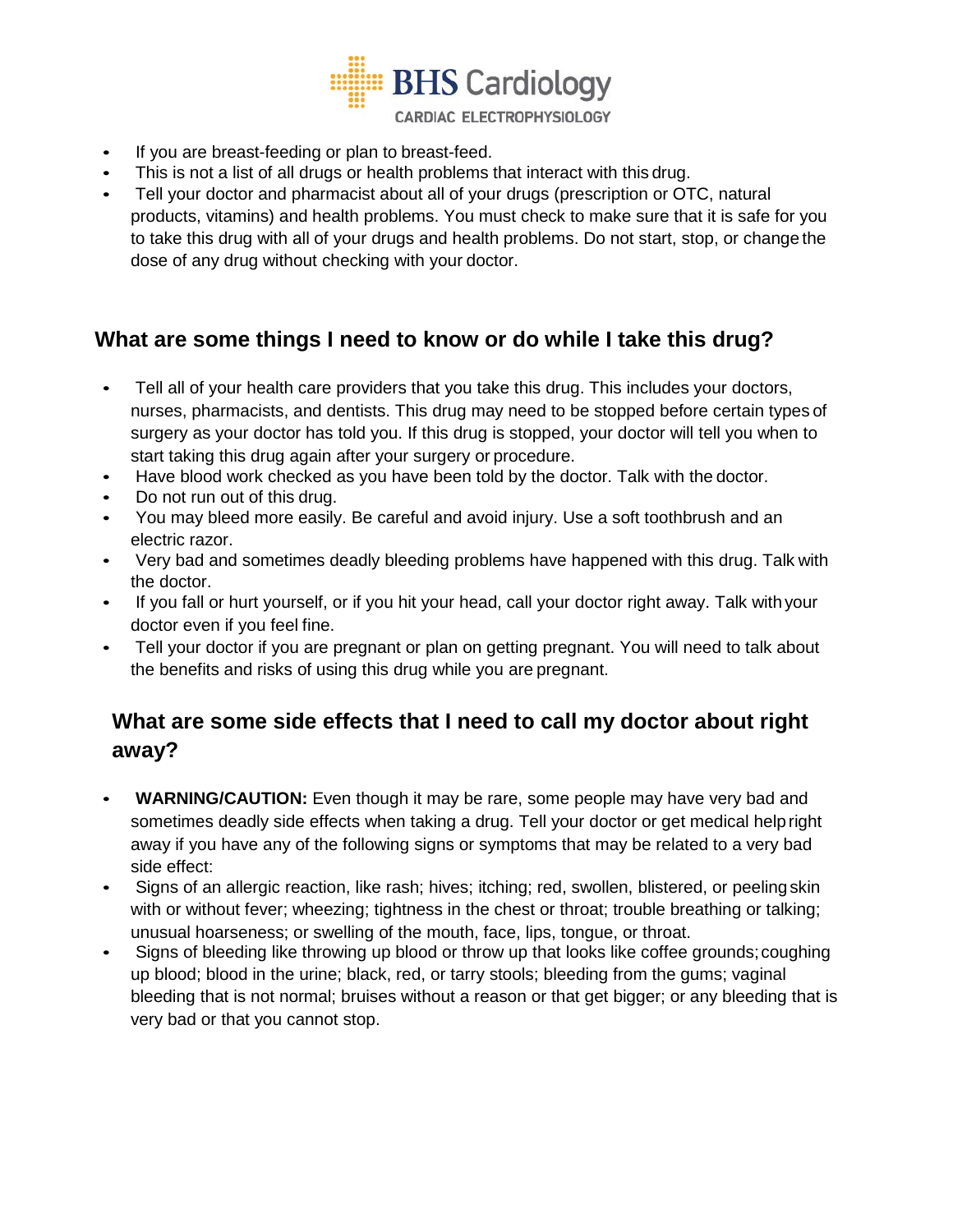

- Dizziness or passing out.
- Feeling tired or weak.
- Feeling confused.
- Headache.
- Joint pain or swelling.
- Chest pain or pressure.
- Wheezing.

#### **What are some other side effects of this drug?**

- All drugs may cause side effects. However, many people have no side effects or onlyhave minor side effects. Call your doctor or get medical help if you have any side effects that bother you or do not go away.
- These are not all of the side effects that may occur. If you have questions about side effects, call your doctor. Call your doctor for medical advice about side effects.
- You may report side effects to your national health agency.

#### **How is this drug best taken?**

- Use this drug as ordered by your doctor. Read all information given to you. Followall instructions closely.
- Take with or without food.
- If you have trouble swallowing this drug, it can be crushed and mixed in water, 5% dextrose in water (D5W), or apple juice. It can also be crushed and mixed with applesauce. If you crush and mix this drug, take it within 4 hours of mixing.
- To gain the most benefit, do not miss doses.
- Keep taking this drug as you have been told by your doctor or other health care provider, even if you feel well.
- Those who have feeding tubes may use this drug. Use as you have been told. Flush the feeding tube after this drug is given.

#### **What do I do if I miss a dose?**

- Take a missed dose as soon as you think about it on the same day you missed the dose.
- Do not take 2 doses at the same time or extra doses.

#### **How do I store and/or throw out this drug?**

- Store at room temperature.
- Store in a dry place. Do not store in a bathroom.
- Keep all drugs in a safe place. Keep all drugs out of the reach of children and pets.
- Check with your pharmacist about how to throw out unused drugs.